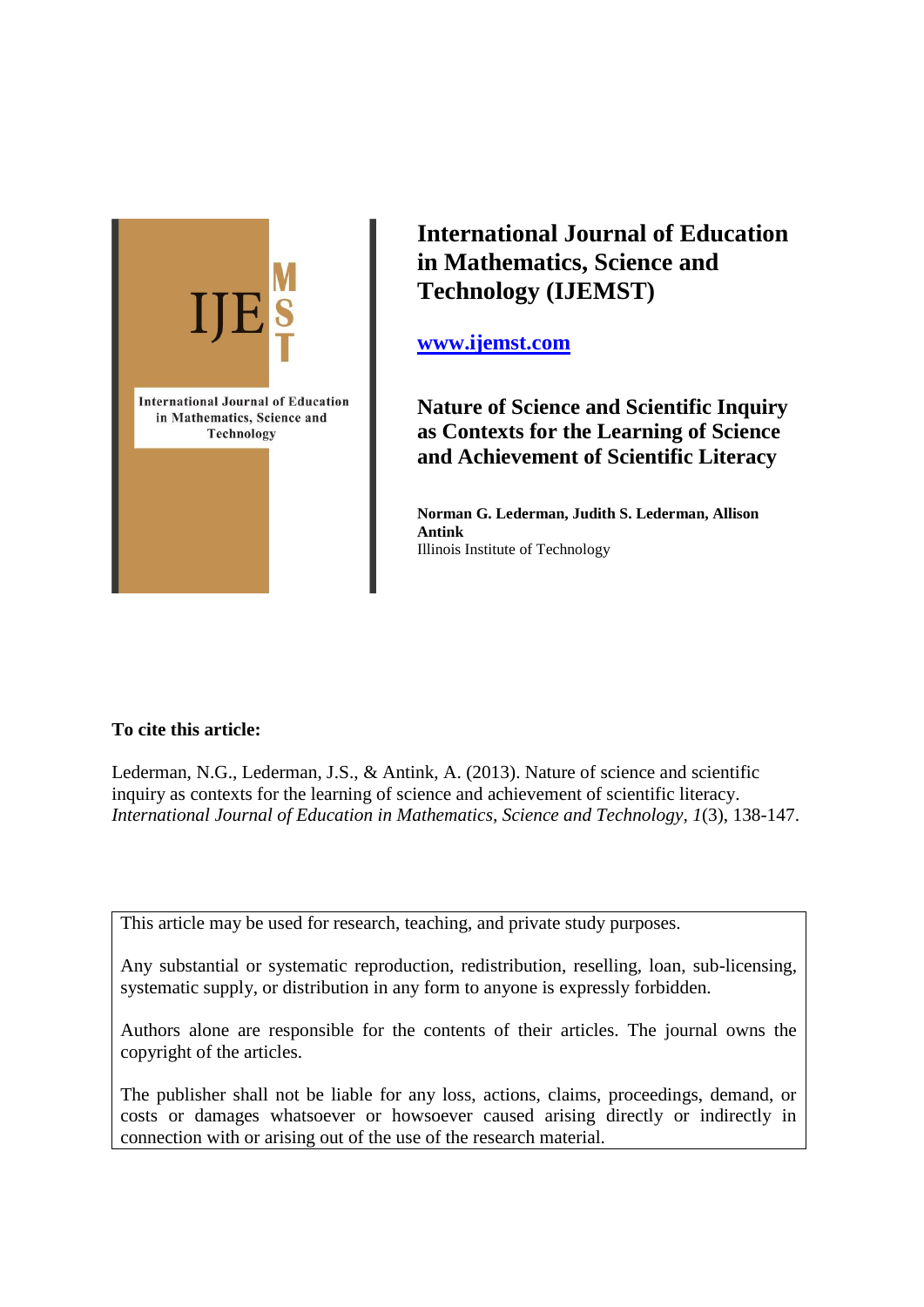

**International Journal of Education in Mathematics, Science and Technology**

Volume 1, Number 3, July 2013, 138-147 **ISSN: 2147-611X** 

# **Nature of Science and Scientific Inquiry as Contexts for the Learning of Science and Achievement of Scientific Literacy**

**Norman G. Lederman\* , Judith S. Lederman, Allison Antink** Illinois Institute of Technology

### **Abstract**

Although the reasons for concern about quality differ from nation to nation, the primary rallying point for science education reform is the perceived level of scientific literacy among a nation's populace. The essential nature of scientific literacy is that which influences students' decisions about personal and societal problems. Beyond this, however, educators work to influence students' ability to view science through a more holistic lens. Examining the philosophy, history, and sociology of science itself has the potential to engender perceptions of science, in the broader context, that can impact the lens through which students view the world. The integration of explicit, reflective instruction about nature of science (NOS) and scientific inquiry (SI) in traditional science content is addressed as a means through which the development of scientific literacy is fostered.

**Key words:** Nature of Science (NOS), Scientific Inquiry (SI), Scientific Literacy, Worldviews

### **Introduction**

1

Over the years there have been numerous models of curriculum and instruction designed to improve the quality of science teaching and learning. In the end, all of these models are related to the construct of scientific literacy. The particular power of the Six Domains for Teaching and Assessing Science Learning model, used as the overarching framework for this paper, is its explicit reflection of the skills and abilities related to the construct of scientific literacy. Although the reasons for concern about quality differ from nation to nation, the primary rallying point for science education reform is the perceived level of scientific literacy among a nation's populace.

The present insistence on change, emphasized in reforms, for the sake of scientific literacy is not the first in science education's history. One can easily point to "critical" concerns voiced about science teaching and learning, and their associated reforms, for well over a century (Central Association of Science and Mathematics Teachers, 1907). In each case, whether the label "scientific literacy" was used or not, concerns have typically focused on the usefulness and relevancy of the subject matter included in K-12 science curriculum. The essential nature of scientific literacy is that which influences students' decisions about personal and societal problems. Beyond this, however, educators work to influence students' ability to view science through a more holistic lens. Examining the philosophy, history, and sociology of science itself has the potential to engender perceptions of science, in the broader context, that can impact the lens through which students view the world. The goal of science education remains scientific literacy, which ultimately impacts an individual's worldview.

Recent decades have seen the development and dissemination of science standards in Taiwan, China, Hong Kong, Australia, the U.S., South Africa, Germany and Chile, just to name a few. As with their predecessors these reform efforts have stressed the importance of conceptual understanding of the overarching ideas in science (e.g., cause and effect, equilibrium, structure and function, cycles, scale). Such ideas are believed to transcend the individual disciplines within science and are believed to be superior educational outcomes than the mere memorization of foundational discipline-based subject matter. The phrase "less is more" (American Association for the Advancement of Science [AAAS], 1993) has often been invoked to communicate the desire

<sup>\*</sup> Corresponding Author: *Norman G. Lederman,* [ledermann@iit.edu](mailto:ledermann@iit.edu)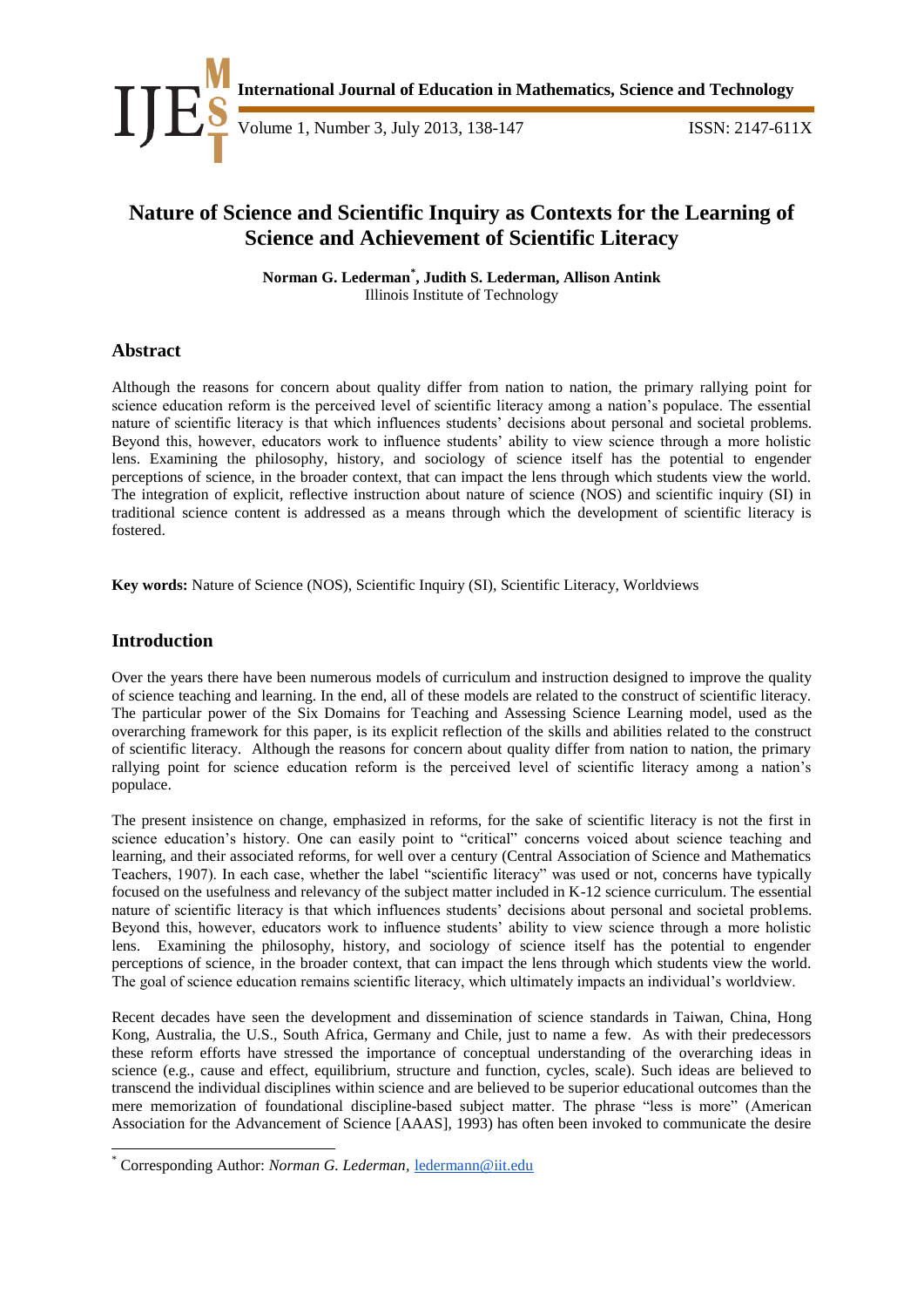that instructional time focus on in-depth understanding of a reduced set of unifying scientific concepts. Although the words are different, the message remains quite familiar.

#### **Worldviews and Scientific Epistemology**

This article will focus on the dimension of the Six Domains for Teaching and Assessing Science model related to worldviews. It is this dimension that provides an overarching guiding framework for the teaching and learning of science and the achievement of scientific literacy. The concept of a worldview focuses on individuals' perceptions of their role in the world, the relationship of humans to the environment, and epistemology. In a sense, one's views of science are a sub-set of one's overall worldview. Consequently, specifically related to one's worldview is their view of scientific knowledge and how that knowledge is developed. The nature of scientific knowledge is often phrased as "nature of science" and one's perceptions of how scientific knowledge is developed are specifically related to scientific inquiry.

These epistemological constructs color the lenses through which individuals' view science, its implications and their lives in the context of science knowledge and practice. The values and beliefs that shape groups of individuals' frames of reference for making sense of the world constitute a worldview (Kawagley, Norris-Tull, & Norris-Tull, 1998) and while understandings about epistemology do not singularly determine a frame of reference, they have a decided influence (Allen & Crawley, 1998; Liu & Lederman, 2007; Matthews, 2008). Helping students develop adequate conceptions of nature of science (NOS) and scientific inquiry (SI) has been an ongoing objective in science education (AAAS, 1990, 1993; Klopfer, 1969; National Research Council [NRC], 1996; National Science Teachers Association [NSTA], 1982). Indeed, most scientists and science educators have agreed upon this objective for the past 100 years (Central Association of Science and Mathematics Teachers, 1907; Kimball, 1967-68; Lederman, 1992; 2007). Presently, despite their varying pedagogical or curricular emphases, there is strong agreement among the major reform efforts in science education (AAAS, 1990, 1993; NRC, 1996) about the importance of enhancing students' conceptions of NOS and scientific inquiry. In fact, "the longevity of this educational objective has been surpassed only by the longevity of students' inability to articulate the meaning of the phrase 'nature of science,' and to delineate the associated characteristics of science" (Lederman & Niess, 1997, p. 1) or scientific inquiry. Despite numerous attempts, including the major curricular reform efforts of the 1960s, to improve students' views of the scientific endeavor, students have consistently been shown to possess inadequate understandings of several aspects of NOS and scientific inquiry (e.g., Aikenhead, 1973; Bady, 1979; Broadhurst, 1970; Lederman & O'Malley, 1990; Mackay, 1971; Mead & Metraux, 1957; Rubba & Andersen, 1978; Tamir & Zohar, 1991; Wilson, 1954).

Consequently, it is only natural to ask whether there are reasons to believe that the present reforms in science education are more likely to impact students' understandings than their predecessors. It is our view that the current reform documents' emphasis on NOS and scientific inquiry are likely to have as little impact as earlier efforts. Two critical and interrelated omissions that have typified previous efforts are, unfortunately, evident in the more recent reform documents. Furthermore, the Common Core standards presently being developed in the U.S. are even more remiss than this. There is not, and there has not been, a concerted professional development effort to clearly communicate, first, what is meant by "NOS" and scientific inquiry and second, how a functional understanding of these valued aspects of science can be communicated to K-12 students. Perhaps the lack of professional development related to NOS and scientific inquiry is a consequence of the misunderstanding that NOS and scientific inquiry fall within the realm of affect and process as opposed to cognitive outcomes of equal, if not greater, importance than "traditional" subject matter. Nature of science and scientific inquiry are just as much science content as the reactions of photosynthesis or pH. In reality, however, it is NOS and scientific inquiry that provide the context for the subject matter specified in the Standards and other reform documents. Furthermore, NOS permeates all areas of the discipline-specific standards and it is a critical component of the standards on "science as inquiry." From the perspective of currently advocated pedagogy (i.e., constructivist approaches), an understanding of NOS and scientific inquiry underlies the essence of the Teaching and Assessment Standards specified by the National Science Education Standards. It is not at all difficult to argue that a teacher who lacks adequate conceptions of NOS and scientific inquiry, and a functional understanding of how to teach these valued aspects of science cannot orchestrate the types of instructional activities and atmosphere, or assess students' progress, as specified in the various reform efforts in science education. Indeed, a functional understanding of NOS and scientific inquiry by teachers is clearly prerequisite to any hopes of achieving the vision of science teaching and learning specified in the various reform efforts. In the following sections, we will clarify the meaning of NOS and scientific inquiry. These terms are used with little precision and high variability within educational circles and it is necessary to insure that we are all consistent regarding these important educational outcomes. We will also delineate several misconceptions promoted (or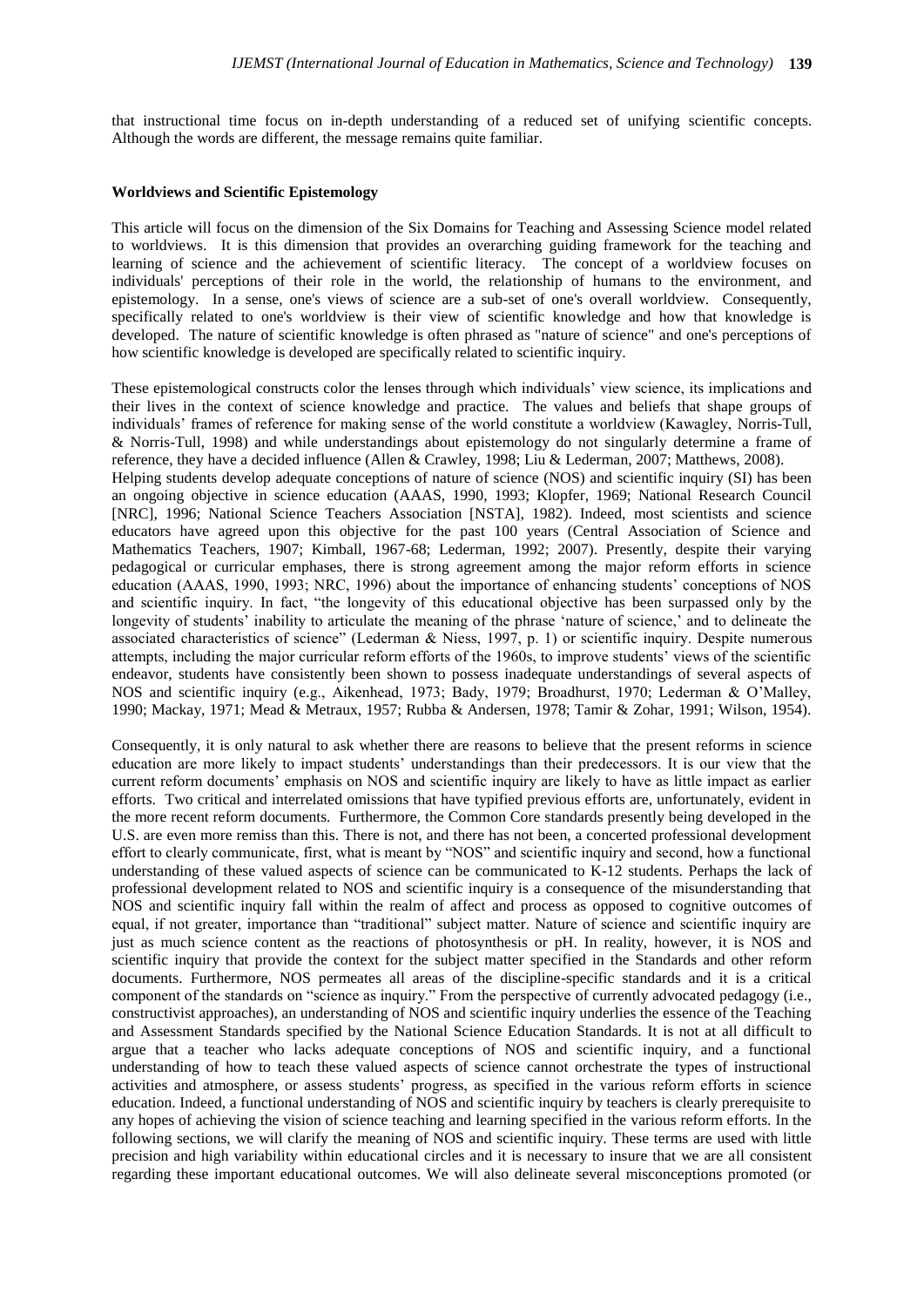ignored) by existing reform efforts. It will further be argued that without explicit instructional attention to NOS and scientific inquiry, students will once again learn science subject matter in a context-free environment. Such an environment does not permit the in-depth conceptual understanding of science subject matter advocated in the various visions of reform and will not help create a populace that can be considered scientifically literate.

#### **What is NOS?**

The phrase "nature of science" typically refers to the epistemology of science, science as a way of knowing, or the values and beliefs inherent to the development of scientific knowledge (Lederman, 1992, 2007). Beyond these general characterizations, no consensus presently exists among philosophers of science, historians of science, scientists, and science educators on a specific definition for NOS. This lack of consensus, however, should neither be disconcerting nor surprising given the multifaceted nature and complexity of the scientific endeavor. Conceptions of NOS have changed throughout the development of science and systematic thinking about science and are reflected in the ways the scientific and science education communities have defined the phrase "nature of science" during the past 100 years (e.g., AAAS, 1990, 1993; California Department of Education, 1990; Center of Unified Science Education at Ohio State University, 1974; Central Association for Science and Mathematics Teachers, 1907; Klopfer & Watson, 1957; NSTA, 1982).

It is our view, however, many of the disagreements about the definition or meaning of NOS that continue to exist among philosophers, historians, and science educators are irrelevant to K-12 instruction. The issue of the existence of an objective reality as compared to phenomenal realities is a case in point. We argue that there is an acceptable level of generality regarding NOS that is accessible to K-12 students and relevant to their daily lives. Moreover, at this level, little disagreement exists among philosophers, historians, and science educators. Among the characteristics of the scientific enterprise corresponding to this level of generality are that scientific knowledge is tentative (subject to change), empirically-based (based on and/or derived from observations of the natural world), subjective (theory-laden), necessarily involves human inference, imagination, and creativity (involves the invention of explanations), and is socially and culturally embedded. Two additional important aspects are the distinction between observations and inferences, and the functions of, and relationships between scientific theories and laws. Although many have opinions about the existence of subject matter specific conceptions of NOS and SI, the single empirical study in the area (Schwartz & Lederman, 2008) clearly shows that little disagreement exists across disciplines. Again, the critical point is to realize that the focus of this attention is on K-12 students. What follows is a brief consideration of these characteristics of science and scientific knowledge.

First, students should be aware of the crucial distinction between observation and inference. Observations are descriptive statements about natural phenomena that are "directly" accessible to the senses (or extensions of the senses) and about which several observers can reach consensus with relative ease. For example, objects released above ground level tend to fall and hit the ground. By contrast, inferences are statements about phenomena that are not "directly" accessible to the senses. For example, objects tend to fall to the ground because of "gravity." The notion of gravity is inferential in the sense that it can only be accessed and/or measured through its manifestations or effects. Examples of such effects include the perturbations in predicted planetary orbits due to inter-planetary "attractions," and the bending of light coming from the stars as its rays pass through the sun's "gravitational" field.

Second, closely related to the distinction between observations and inferences is the distinction between scientific laws and theories. Individuals often hold a simplistic, hierarchical view of the relationship between theories and laws whereby theories become laws depending on the availability of supporting evidence. It follows from this notion that scientific laws have a higher status than scientific theories. Both notions, however, are inappropriate because, among other things, theories and laws are different kinds of knowledge and one cannot develop or be transformed into the other. Laws are statements or descriptions of the relationships among observable phenomena. Boyle's law, which relates the pressure of a gas to its volume at a constant temperature, is a case in point. Theories, by contrast, are inferred explanations about observable phenomena. The kinetic molecular theory, which explains Boyle's law, is one example. Moreover, theories are as legitimate a product of science as laws. Scientists do not usually formulate theories in the hope that one day they will acquire the status of "law." Scientific theories, in their own right, serve important roles, such as guiding investigations and generating new research problems in addition to explaining relatively huge sets of seemingly unrelated observations in more than one field of investigation. For example, the kinetic molecular theory serves to explain phenomena that relate to changes in the physical states of matter, others that relate to the rates of chemical reactions, and still other phenomena that relate to heat and its transfer, to mention just a few.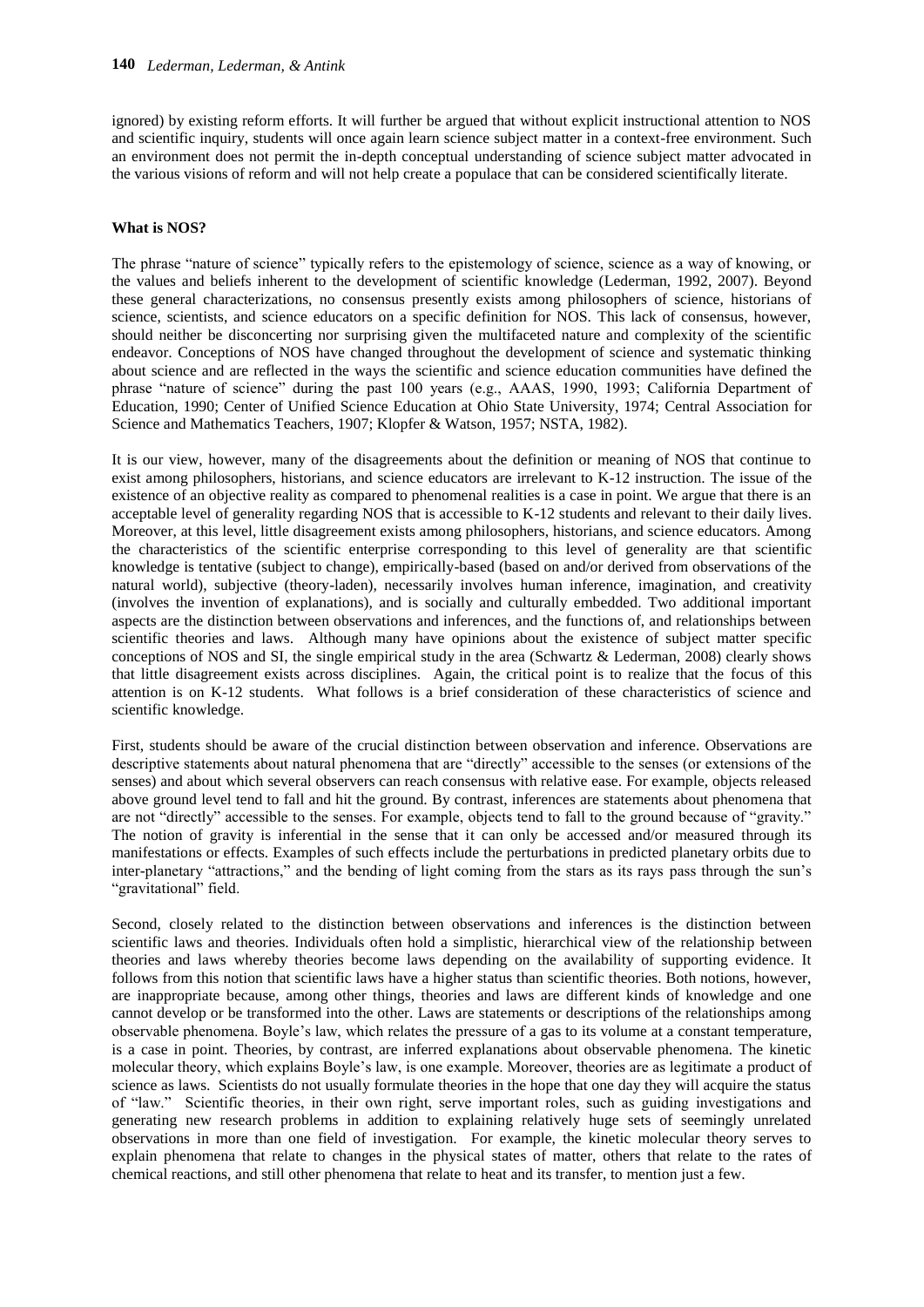Third, even though scientific knowledge is, at least partially, based on and/or derived from observations of the natural world (i.e., empirical), it nevertheless involves human imagination and creativity. Science, contrary to common belief, is not a totally lifeless, rational, and orderly activity. Science involves the invention of explanations and this requires a great deal of creativity by scientists. The "leap" from atomic spectral lines to Bohr's model of the atom with its elaborate orbits and energy levels is a case in point. This aspect of science, coupled with its inferential nature, entails that scientific concepts, such as atoms, black holes, and species, are functional theoretical models rather than faithful copies of reality.

Fourth, scientific knowledge is subjective or theory-laden. Scientists' theoretical commitments, beliefs, previous knowledge, training, experiences, and expectations actually influence their work. All these background factors form a mind-set that affects the problems scientists investigate and how they conduct their investigations, what they observe (and do not observe), and how they make sense of, or interpret their observations. It is this (sometimes collective) individuality or mind-set that accounts for the role of subjectivity in the production of scientific knowledge. It is noteworthy that, contrary to common belief, science never starts with neutral observations (Chalmers, 1982). Observations (and investigations) are always motivated and guided by, and acquire meaning in reference to questions or problems. These questions or problems, in turn, are derived from within certain theoretical perspectives.

Fifth, science as a human enterprise is practiced in the context of a larger culture and its practitioners (scientists) are the product of that culture. Science, it follows, affects and is affected by the various elements and intellectual spheres of the culture in which it is embedded. These elements include, but are not limited to, social fabric, power structures, politics, socioeconomic factors, philosophy, and religion. An example may help to illustrate how social and cultural factors impact scientific knowledge. Telling the story of the evolution of humans (Homo sapiens) over the course of the past seven million years is central to the biosocial sciences. Scientists have formulated several elaborate and differing story lines about this evolution. Until recently, the dominant story was centered about "the man-hunter" and his crucial role in the evolution of humans to the form we now know (Lovejoy, 1981). This scenario was consistent with the white-male culture that dominated scientific circles up to the 1960s and early 70s. As the feminist movement grew stronger and women were able to claim recognition in the various scientific disciplines, the story about hominid evolution started to change. One story that is more consistent with a feminist approach is centered about "the female-gatherer" and her central role in the evolution of humans (Hrdy, 1986). It is noteworthy that both story lines are consistent with the available evidence.

Sixth, it follows from the previous discussions that scientific knowledge is never absolute or certain. This knowledge, including "facts," theories, and laws, is tentative and subject to change. Scientific claims change as new evidence, made possible through advances in theory and technology, is brought to bear on existing theories or laws, or as old evidence is reinterpreted in the light of new theoretical advances or shifts in the directions of established research programs. It should be emphasized that tentativeness in science does not only arise from the fact that scientific knowledge is inferential, creative, and socially and culturally embedded. There are also compelling logical arguments that lend credence to the notion of tentativeness in science. Indeed, contrary to common belief, scientific hypotheses, theories, and laws can never be absolutely "proven." This holds irrespective of the amount of empirical evidence gathered in the support of one of these ideas or the other (Popper, 1963, 1988). For example, to be "proven," a certain scientific law should account for every single instance of the phenomenon it purports to describe at all times. It can logically be argued that one such future instance, of which we have no knowledge whatsoever, may behave in a manner contrary to what the law states. As such, the law can never acquire an absolutely "proven" status. This equally holds in the case of hypotheses and theories.

Finally, it is important to note that individuals often conflate NOS with science processes (which is more consistent with scientific inquiry). Although these aspects of science overlap and interact in important ways, it is nonetheless important to distinguish the two. Scientific processes are activities related to collecting and analyzing data, and drawing conclusions (AAAS, 1990, 1993; NRC, 1996). For example, observing and inferring are scientific processes. On the other hand, NOS refers to the epistemological underpinnings of the activities of science. As such, realizing that observations are necessarily theory-laden and are constrained by our perceptual apparatus belongs within the realm of NOS.

Professional development efforts designed for teachers must not conclude, as they have in the past, with the development of adequate teacher understandings. The research is quite clear that teachers' understandings do not automatically translate into classroom practice. Certainly, teachers must have an in-depth understanding of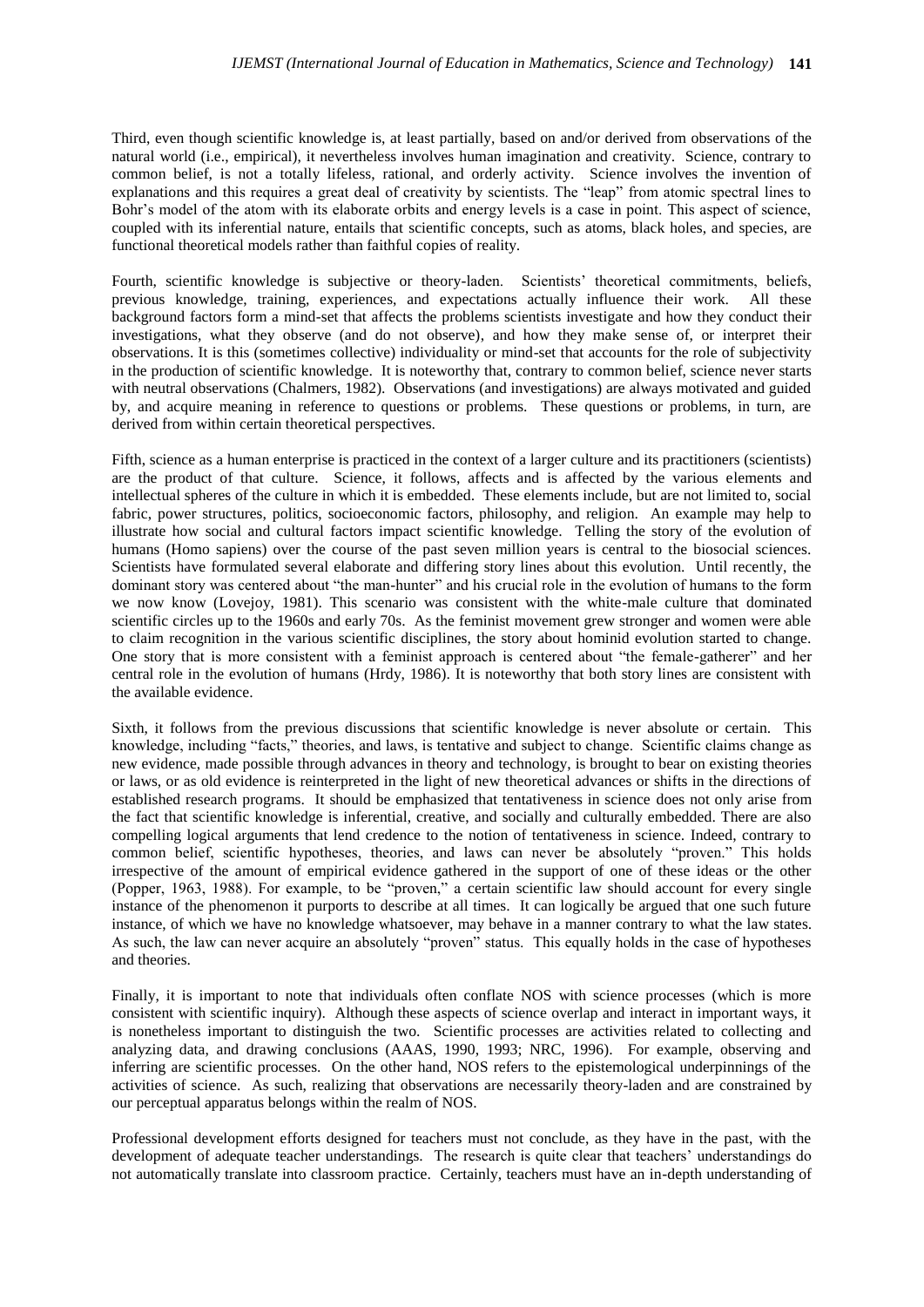what they are expected to teach. However, professional development efforts must also emphasize how teachers can successfully facilitate the development of students' understandings of NOS.

#### **What is Scientific Inquiry?**

Although closely related to science processes, scientific inquiry extends beyond the mere development of process skills such as observing, inferring, classifying, predicting, measuring, questioning, interpreting and analyzing data. Scientific inquiry includes the traditional science processes, but also refers to the combining of these processes with scientific knowledge, scientific reasoning and critical thinking to develop scientific knowledge. From the perspective of the National Science Education Standards (NRC, 1996), students are expected to be able to develop scientific questions and then design and conduct investigations that will yield the data necessary for arriving at conclusions for the stated questions. The Benchmarks for Science Literacy (AAAS, 1993) are a bit less ambitious as they do not advocate that all students be able to design and conduct investigations in total. Rather, it is expected that all students at least be able to understand the rationale of an investigation and be able to critically analyze the claims made from the data collected. Scientific inquiry, in short, refers to the systematic approaches used by scientists in an effort to answer their questions of interest. Pre-college students, and the general public for that matter, believe in a distorted view of scientific inquiry that has resulted from schooling, the media, and the format of most scientific reports. This distorted view is called THE SCIENTIFIC METHOD. That is, a fixed set and sequence of steps that all scientists follow when attempting to answer scientific questions. A more critical description would characterize THE METHOD as an algorithm that students are expected to memorize, recite, and follow as a recipe for success. The visions of reform, however, are quick to point out that there is no single fixed set or sequence of steps that all scientific investigations follow. The contemporary view of scientific inquiry advocated is that the questions guide the approach and the approaches vary widely within and across scientific disciplines and fields.

At a general level, scientific inquiry can be seen to take several forms (i.e., descriptive, correlational, and experimental). Descriptive research is the form of research that often characterizes the beginning of a line of research. This is the type of research that derives the variables and factors important to a particular situation of interest. Whether descriptive research gives rise to correlational approaches depends upon the field and topic. For example, much of the research in anatomy and taxonomy are descriptive in nature and do not progress to experimental or correlational types of research. The purpose of research in these areas is very often simply to describe. On the other hand, there are numerous examples in the history of anatomical research that have lead to more than description. The initial research concerning the cardiovascular system by William Harvey was descriptive in nature. However, once the anatomy of blood vessels had been described, questions arouse concerning the circulation of blood through the vessels. Such questions lead to research that correlated anatomical structures with blood flow and experiments based on models of the cardiovascular system. To briefly distinguish correlational from experimental research, the former explicates relationships among variables identified in descriptive research and the latter involves a planned intervention and manipulation of variables related in correlational research in an attempt to derive causal relationships. In some cases, lines of research can been seen to progress from descriptive to correlational to experimental, while in other cases (e.g., descriptive astronomy) such a progression is not necessarily relevant.

The perception that a single scientific method exists owes much to the status of classical experimental design. Experimental designs very often conform to what is presented as THE SCIENTIFIC METHOD and the examples of scientific investigations presented in science textbooks most often are experimental in nature. The problem, of course, is not that investigations consistent with "the scientific method" do not exist. The problem is that experimental research is not representative of scientific investigations as a whole. Consequently, a very narrow and distorted view of scientific inquiry is promoted in our K-12 students.

Scientific inquiry has always been ambiguous in its presentation within science education reforms. In particular, inquiry is perceived in three different ways. It can be viewed as a set of skills to be learned by students and combined in the performance of a scientific investigation. It can also be viewed as a cognitive outcome that students are to achieve. In particular, the current visions of reform are very clear (at least in written words) in distinguishing between the performance of inquiry (i.e., what students will be able to do) and what students know about inquiry (i.e., what students should know). For example, it is one thing to have students set up a control group for an experiment, while it is another to expect students to understand the logical necessity for a control within an experimental design. Unfortunately, the subtle difference in wording noted in the reforms (i.e., "know" versus "do") is often missed by everyone except the most careful reader. The third use of "inquiry" in reform documents relates strictly to pedagogy and further muddies the water. In particular, current wisdom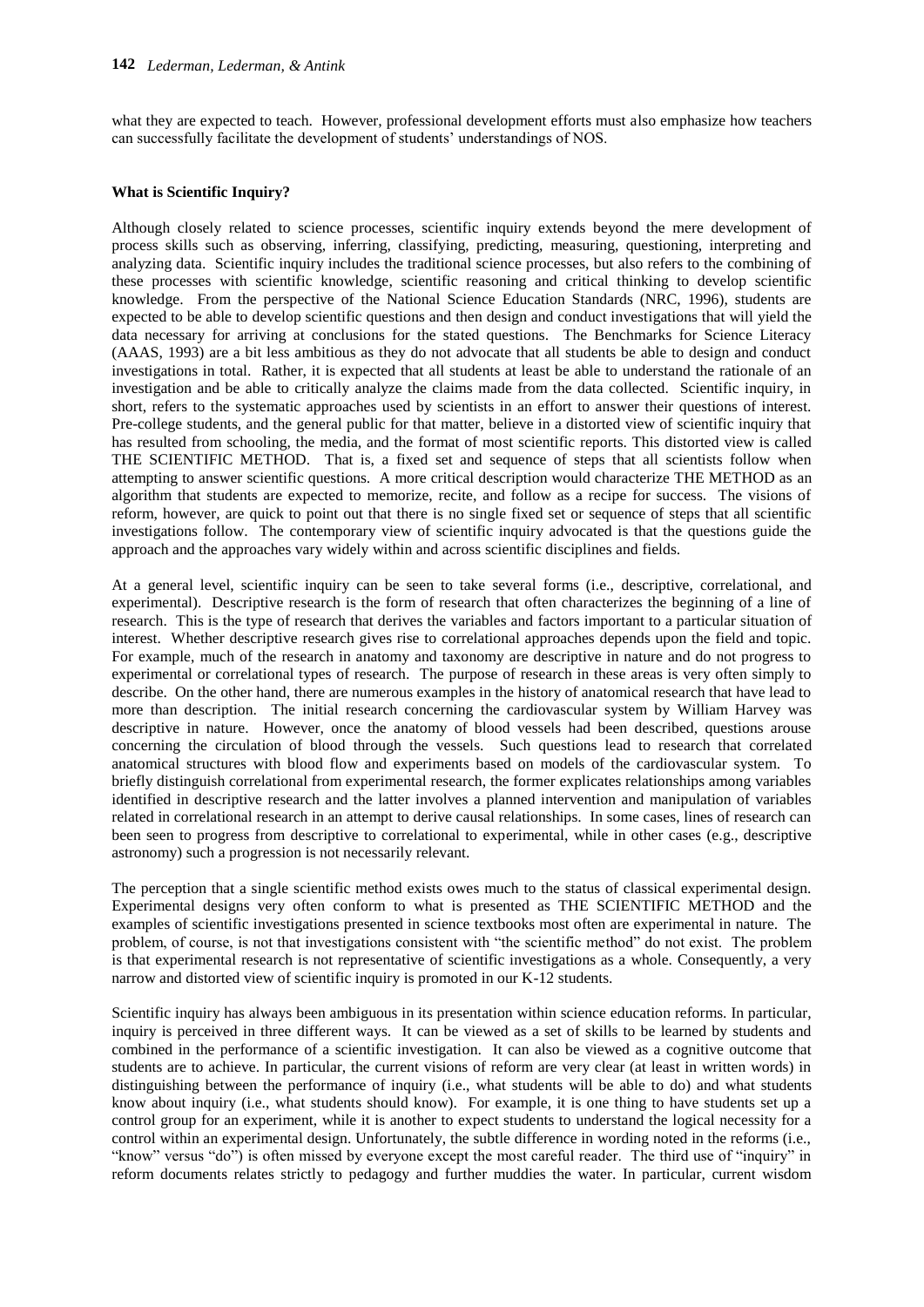advocates that students best learn science through an inquiry-oriented teaching approach. It is believed that students will best learn scientific concepts by doing science. In this sense, "scientific inquiry" is viewed as a teaching approach used to communicate scientific knowledge to students (or allow students to construct their own knowledge) as opposed to an educational outcome that students are expected to learn about and learn how to do. Indeed, it is the pedagogical sense of inquiry that it is unwittingly communicated to most teachers by science education reform documents, with the two former senses lost in the shuffle. Overall, what we want students to understand about the process of the development of scientific knowledge (i.e., scientific inquiry) is:

#### **Communicating Functional Understandings of NOS**

The tone of our discussion implies that science education reforms, currently and in the past, have mishandled NOS and scientific inquiry. On the one hand, it has been assumed that teachers understand both of these important aspects of science and little professional development has been planned or provided. On the other hand, little has been provided to teachers regarding the teaching of scientific inquiry and NOS to students. The provision of professional development is closely linked to financial resources and the purveyors of reform can hardly be held accountable for what school districts, counties, states, and countries decide to provide. One could argue, however, that reform documents could present a much stronger case for the necessity of professional development.

However, there is a critical flaw in the various reforms' approach to the teaching of the nature of science and scientific inquiry. It is this critical flaw that has existed since the beginning of the science education community's recognition of the importance of scientific inquiry and NOS as important educational outcomes. Two general approaches have been advocated by reform documents and the science education literature to enhance students' and teachers' understandings of NOS and/or scientific inquiry. The first approach, labeled here as an implicit approach, suggests that by "doing science" students will also come to understand NOS and scientific inquiry (Lawson, 1982; Rowe, 1974). This approach was adopted by most of the curricula of the 1960s and 70s that emphasized hands-on, inquiry-based activities and/or process-skills instruction. Research studies have indicated that the implicit approach was not effective in enhancing students' and teachers' understandings of NOS or scientific inquiry (e.g., Durkee, 1974; Haukoos & Penick, 1985; Riley, 1979; Spears & Zollman, 1977; Trent, 1965; Troxel, 1968). It should be noted that two interrelated assumptions underlie the implicit approach and compromise its effectiveness. The first depicts attaining an understanding of NOS and/or scientific inquiry to be "affective" (as compared to a cognitive) learning outcomes. Indeed, it is not uncommon to find scientific inquiry often referred to as "scientific attitude." This first assumption entails the second assumption; the assumption that learning about NOS and scientific inquiry will result as a by-product of "doing science."

The second approach, the historical approach (one that is strongly recommended by the National Science Education Standards and other reform documents), suggests that incorporating the history of science (HOS) in science teaching can serve to enhance students' views of NOS. History of Science Cases for High Schools (Klopfer & Watson, 1957) and Harvard Project Physics (Rutherford, Holton, & Watson, 1970) were two notable curriculum development efforts that included substantial attention to the HOS at the high school level. However, a review of the efforts that aimed to assess the influence of incorporating the HOS in science teaching (Klopfer & Cooley, 1963; Solomon, Duveen, Scot, & McCarthy, 1992; Welch & Walberg, 1972; Yager & Wick, 1966) indicates that evidence concerning the effectiveness of the historical approach is, at best, inconclusive. And, most recently, the work of Abd-El-Khalick (1998) has indicated that specific courses in the history and/or philosophy of science have little impact on students' understanding of NOS and scientific inquiry.

An alternative approach to the two often noted in the reforms suggests that the goal of improving students' views of the scientific endeavor "should be planned for instead of being anticipated as a side effect or secondary product" of varying approaches to science teaching (Akindehin, 1988, p. 73). This explicit approach uses instruction geared toward various aspects of NOS or scientific inquiry and utilizes elements from the history and philosophy of science to improve learners' views of NOS. In general, relative to the implicit and historical approaches, the explicit approach has been more effective in helping learners achieve enhanced understandings of NOS and scientific inquiry (e.g., Akindehin, 1988; Billeh & Hasan, 1975; Carey & Stauss, 1968, 1970; Jones, 1969; Lavach, 1969; Ogunniyi, 1983; Olstad, 1969).

It is our opinion that a functional understanding of NOS and/or scientific inquiry is best facilitated through an explicit reflective approach. We cannot overemphasize the importance of taking time, at the conclusion of any activity, to explicitly point out to students the aspects of NOS and scientific inquiry that are highlighted. To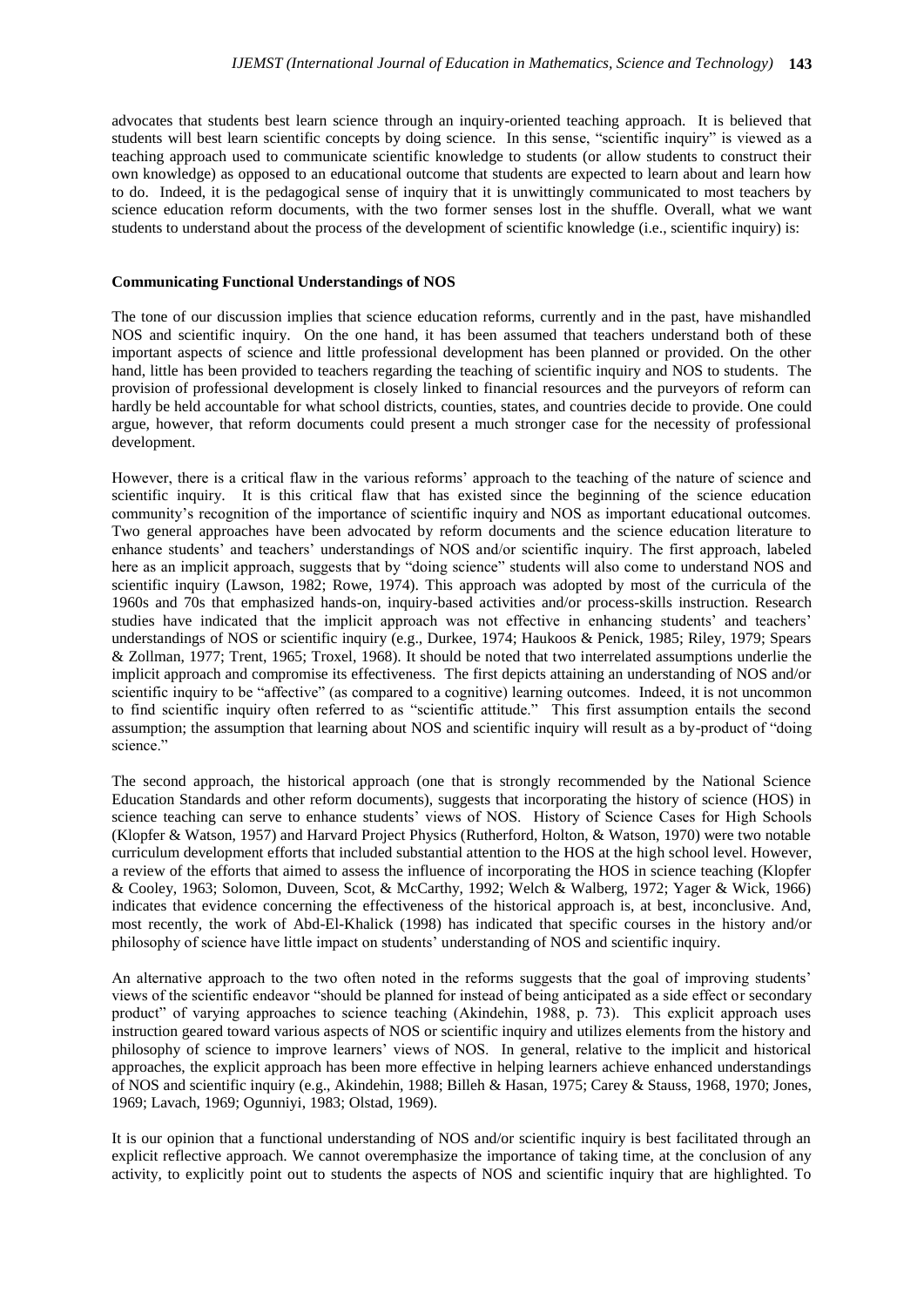encourage reflection, teachers must discuss with students the implications such aspects of NOS and scientific inquiry have for the way they view scientists, scientific knowledge, and the practice of science.

In conclusion, it is important to emphasize that we should no longer assume that students will come to understand NOS or scientific inquiry as a by-product of "doing" science-based or inquiry activities. Nor should we assume that if teachers understand NOS and scientific inquiry, they will automatically teach in a manner "consistent" with those understandings. NOS and scientific inquiry should be thought of as a "cognitive" rather than as an "affective" instructional outcomes. If K-12 students are expected to develop more adequate conceptions of NOS and scientific inquiry, then, as any cognitive objective, this outcome should be planned for, explicitly taught, and assessed. All this can be facilitated through concerted and continued professional development efforts designed to promote science teachers' understanding of NOS and scientific inquiry, provide approaches teachers can use to facilitate students' conceptions, and foster commitment to the idea that NOS and scientific inquiry are instructional objectives of primary importance that permeate all aspects of curriculum and instruction.

### **Concluding Remarks**

This discussion began by distinguishing current reform efforts in science education from their predecessors with respect to the heightened interest and emphasis on scientific inquiry and NOS. The primary reason for this heightened, but certainly not new, advocacy is the belief that students need to develop in-depth understandings of how scientific knowledge is generated and the implications this has for the status of the knowledge. Science educators have come to believe that if students understand the source and limits of scientific knowledge they will be better equipped to make informed decisions about personal and societal problems that are scientificallybased. In short, understandings of NOS and scientific inquiry are believed to be critical and essential components of the modern day battle cry of "scientific literacy."

With respect to students' achieving in-depth understanding of subject matter, which is another component of the current reform efforts, it can be argued that such a goal is unachievable unless students understand NOS and scientific inquiry. For example, can it be said that a student truly understands the concept of a gene if he/she does not realize that a "gene" is a construct invented to explain experimental results? Does the student who views genes as possessing physical existence analogous to pearls on a necklace possess an in-depth understanding of the concept? Does the student who is unaware that the atom (as pictured in books) is a scientific model used to explain the behavior of matter and that it has not been directly observed have an indepth understanding of the atom?

Misconceptions about the scientific validity of biological evolution commonly appear in the media and courts of law. Many of these misconceptions relate to whether evolution is a testable scientific theory. The arguments against the validity of evolution usually proceed to point out that evolution cannot be tested using the scientific method. Therefore, evolution cannot be a valid scientific theory. Many feel that the problem is at least partially created by the public's misunderstanding of scientific inquiry and/or scientific theory. These few examples should make it clear that understanding NOS and scientific inquiry provide a guiding framework and context for scientific knowledge. Without an understanding of how scientific knowledge is derived and the implications the process of derivation has for the status and limitations of the knowledge, all students can ever hope to achieve is knowledge without context. Context is necessary for students to understand what the knowledge means. In short, lack of context is the equivalent to playing a game of chess without knowing the rules of the game. Unless students can derive meaning for the scientific knowledge they acquire, there is little hope that they can use their knowledge to make informed decisions.

In many ways the state of science education and science education reform is exactly where it was 100 years ago. We continue to seek the holy grail of in-depth understanding of scientific concepts for our K-12 students, just as we did at the turn of the 20th century. We have progressed in the realization that students cannot meaningfully learn a long laundry list of terms, vocabulary, and factoids. We have recognized the sensibility of attempting to focus our educational efforts on fewer, unifying themes/concepts. However, we continue to fail at providing students with the most important organizing themes of all, NOS and scientific inquiry. Despite volumes of research we continue to believe that students will come to understand scientific inquiry and NOS simply by "doing science." Such an expectation is equivalent to assuming that individuals will come to understand the mechanism of breathing simply by breathing. Obviously, this is not the case. Doing science is certainly a start, but students need to reflect on what it is they are doing. They need to be engaged in discussions of why scientific investigations are designed in certain ways. Students need to discuss the assumptions inherent to any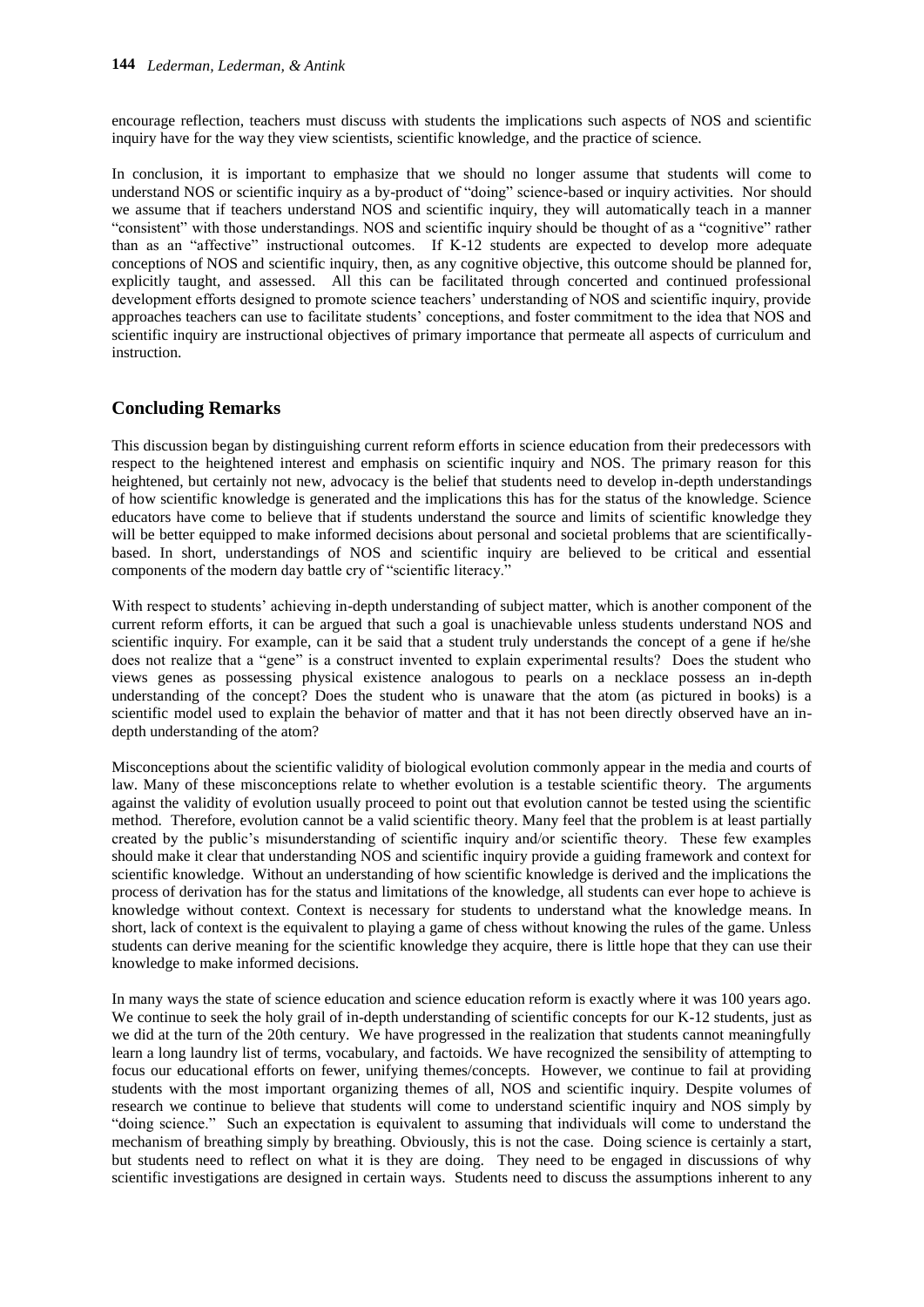scientific investigation and the implications these assumptions have for the results. Furthermore, students need to discuss the fact that science is done by humans and this has implications for the knowledge that is produced. These questions are but a few and you can certainly develop many more. Our point, however, is quite simple. NOS and scientific inquiry need to be addressed explicitly during science instruction. They need to be given status equal to that of traditional subject matter. Would we ever expect a student to implicitly learn pH? Without such explicit instructional attention, students will continue to learn subject matter without context and the visions of reform in science education will progress no further than they have in the past.

### **Back to the Future**

Science classrooms have an obligation to communicate the concepts and processes of science disciplines. However, the reality of too many classrooms is that students' experiences with and perceptions of the content and practice of science are limited almost exclusively to these domains. The emphasis of reforms on the development of scientific literacy necessitates that students' are armed with the habits of mind (AAAS, 1990, 1993) to make informed decisions about personal and societal problems. Understandings about nature of science and scientific inquiry are a context for those habits to develop. They are also both subject to, and a subset of, an individual's worldview.

The context illuminated by understandings about NOS and SI is that of science, scientific practice and its implications. The development of those understandings, however, takes place within an individual's frame of reference. The value judgments, beliefs, perceptions and experiences that they bring to that process play an important role and, ultimately, science curriculum needs to consider students' worldviews (Liu & Lederman, 2007). This domain, from the six domains model, as emphasized in this paper illustrates the culmination of five areas of emphasis: concepts, processes, creativity, attitudes and applications and connections in a worldview context that examines the history, philosophy and sociology of science as a whole. The development of the scientifically literate students and populations sought by the many present reform efforts necessitate curricular and pedagogical attention to this domain and therefore to the subset of epistemological understandings, NOS and SI. Existing research illustrates the critical importance of explicit, reflective instruction in the development of understandings about these constructs (Lederman, 2007). Until reforms and classrooms consistently reflect what we know to be needed, our ability as educators to influence the development of informed conceptions of nature of science and scientific inquiry and therefore scientific literacy will remain hampered.

We recommend that attention to NOS and SI be integrated into instruction focusing on "traditional" subject matter. This is the most feasible way to address the importance of NOS and SI without sacrificing, but problem energizing, students' learning of foundational science concepts. For example, when students are studying genomics and the personal and societal decisions this area of study brings, it is critical for the teacher to engage students in a discussion of how our knowledge has developed and its inherent ontological status. Without such knowledge, students' will be compromised in their ability to make informed decisions. Without such knowledge, students will not be able to emulate the desired goal of scientific literacy. Naturally, this will require more complex planning and enactment of instruction. However, the alternative is far less than we deserve as a global community.

### **References**

- Abd-El-Khalick, F. (1998). *The influence of history of science courses on students' conceptions of the nature of science*. Unpublished Doctoral Dissertation, Oregon State University.
- Aikenhead, G. (1973). The measurement of high school students' knowledge about science and scientists. *Science Education, 57*(4), 359-349.
- Akindehin, F. (1988). Effect of an instructional package on preservice science teachers' understanding of the nature of science and acquisition of science-related attitudes. *Science Education, 72*(1), 73-82.
- Allen, N.J., & Crawley, F.E. (1998). Voices from the bridge: Worldview conflicts of Kickapoo students of science. *Journal of Research in Science Teaching, 35(2),* 111-132.
- Alvarez, W., & Asaro, F. (1990, Oct.) An extraterrestrial impact. *Scientific American*, 78-84.
- American Association for the Advancement of Science. (1990). *Science for all Americans.* New York: Oxford University Press.
- American Association for the Advancement of Science. (1993). *Benchmarks for science literacy: A Project 2061 report.* New York: Oxford University Press.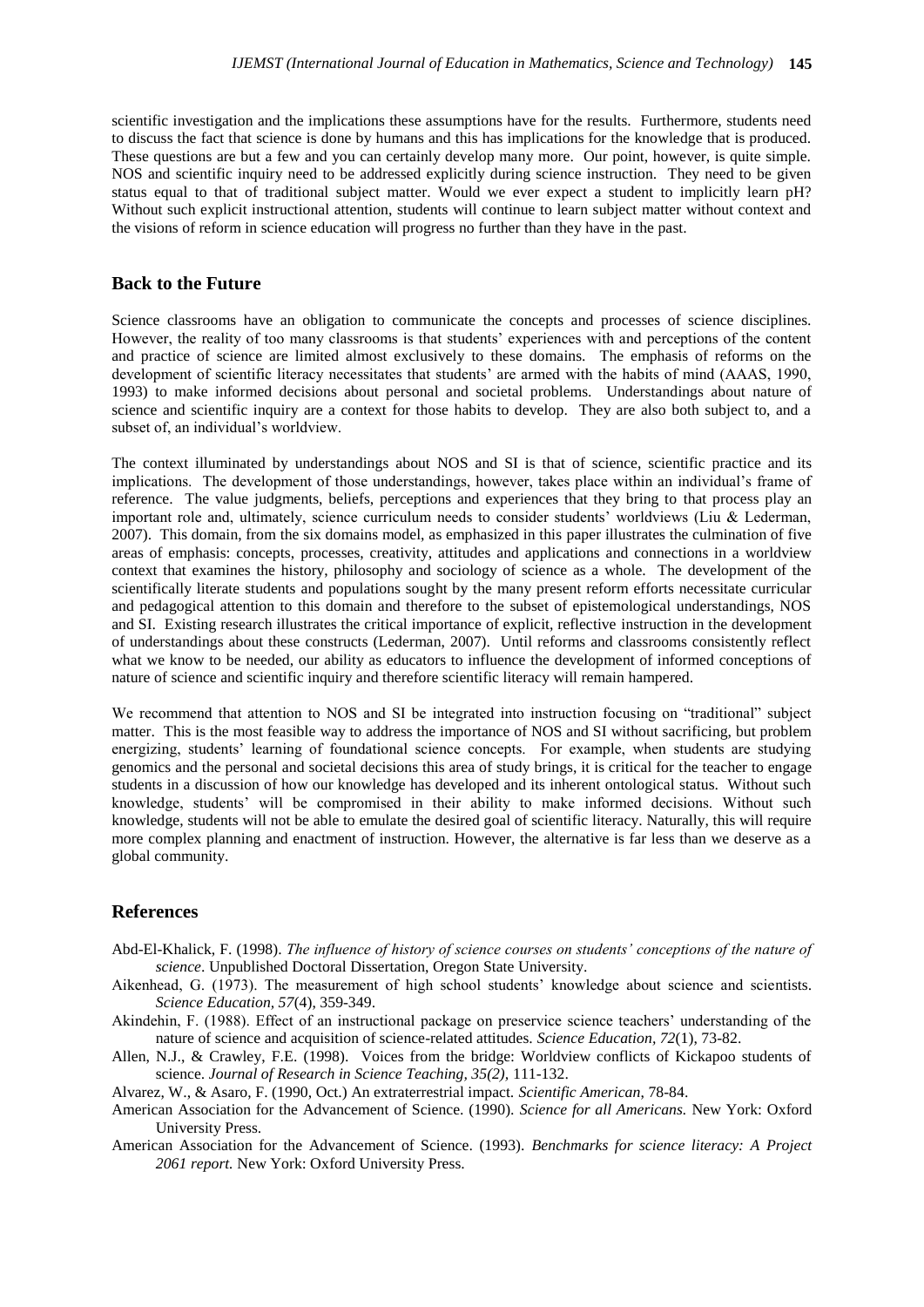- Bady, R. A. (1979). Students' understanding of the logic of hypothesis testing. *Journal of Research in Science Teaching, 16*(1), 61-65.
- Billeh, V. Y., & Hasan, O. E. (1975). Factors influencing teachers' gain in understanding the nature of science. *Journal of Research in Science Teaching, 12*(3), 209-219.
- Broadhurst, N. A. (1970). A study of selected learning outcomes of graduating high school students in South Australian schools. *Science Education, 54*(1), 17-21.
- Carey, R. L., & Stauss, N. G. (1968). An analysis of the understanding of the nature of science by prospective secondary science teachers. *Science Education, 52*(4), 358-363.
- Carey, R. L., & Stauss, N. G. (1970). An analysis of experienced science teachers' understanding of the nature of science. *School Science and Mathematics, 70*(5), 366-376.
- Central Association of Science and Mathematics Teachers (1907). A consideration of the principles that should determine the courses in biology in the secondary schools. *School Science and Mathematics, 7,* 241-247.
- Chalmers, A. F. (1982). *What is this thing called science?* (2nd ed.). Queensland, Australia: University of Queensland Press.
- Courtillot, V. (1990, Oct.) A volcanic eruption. *Scientific American*, 85-92
- Durkee, P. (1974). An analysis of the appropriateness and utilization of TOUS with special reference to highability students studying physics. *Science Education, 58*(3), 343-356.
- Glen, W. (1990). What killed the dinosaurs? *American Scientist, 78*, 354-370
- Haukoos, G. D., & Penick, J. E. (1985). The effects of classroom climate on college science students: A replication study. *Journal of Research in Science Teaching, 22*(2), 163-168.
- Hrdy, S. B. (1986). Empathy, polyandry, and the myth of the coy female. In R. Bleier (Ed.), *Feminist approaches to science* (pp. 119-146). Perganon Publishers.
- Jones, K. M. (1969). The attainment of understandings about the scientific enterprise, scientists, and the aims and methods of science by students in a college physical science course. *Journal of Research in Science Teaching, 6*(1), 47-49.
- Kawagley, A.O., Norris-Tull, D., & Norris-Tull, R.A. (1998). The indigenous worldview of Yupiaq culture: Its scientific nature and relevance to the practice and teaching of science. *Journal of Research in Science Teaching, 35(2),* 133-144.
- Kimball, M. E. (1967-68). Understanding the nature of science: A comparison of scientists and science teachers. *Journal of Research in Science Teaching, 5,* 110-120.
- Klopfer, L. E. (1969). The teaching of science and the history of science. *Journal of Research for Science Teaching, 6,* 87-95.
- Klopfer, L. E., & Cooley, W. W. (1963). The history of science cases for high schools in the development of student understanding of science and scientists. *Journal of Research for Science Teaching, 1*(1), 33-47.
- Klopfer, L. E., & Watson, F. G. (1957). Historical materials and high school science teaching. *The Science Teacher, 24*(6), 264-293.
- Lavach, J. F. (1969). Organization and evaluation of an inservice program in the history of science. *Journal of Research in Science Teaching, 6,* 166-170.
- Lawson, A. E. (1982). The nature of advanced reasoning and science instruction. *Journal of Research in Science Teaching, 19,* 743-760.
- Lederman, N. G. (1992). Students' and teachers' conceptions of the nature of science: A review of the research. *Journal of Research in Science Teaching, 29*(4), 331-359.
- Lederman, N. G., & Abd-El-Khalick, F. (1998). Avoiding de-natured science: Activities that promote understandings of the nature of science. In W. McComas (Ed.), *The nature of science in science education: Rationales and strategies, pp.83-126.* The Netherlands: Kluwer Academic Publishers.
- Lederman, N. G., & Niess, M. (1997). The nature of science: Naturally? *School Science and Mathematics, 97*(1), 1-2.
- Lederman, N. G., & O'Malley, M. (1990). Students' perceptions of tentativeness in science: Development, use, and sources of change. *Science Education, 74*(2), 225-239.
- Liu, A.Y., & Lederman, N.G. (2007). Exploring prospective teachers' worldviews and conceptions of nature of science. *International Journal of Science Education, 29(10),* 1281-1307.
- Lovejoy, C. O. (1981). The origin of man. *Science, 211,* 341-350.
- Luchessa, K., & Lederman, N. G. (1992). Real fossils, real science. *The Science Teacher, 59,* 68-92.
- Mackay, L. D. (1971). Development of understanding about the nature of science. *Journal of Research in Science Teaching, 8*(1), 57-66.
- Matthew, M. R. (2009). Teaching the philosophical and worldview components of science. *Science & Education, 19,* 697-728.
- Mead, M., & Metraux, R. (1957). Image of the scientist among high school students. *Science, 126,* 384-390.
- National Research Council (1996). *National science education standards.* Washington, DC: National Academic Press.